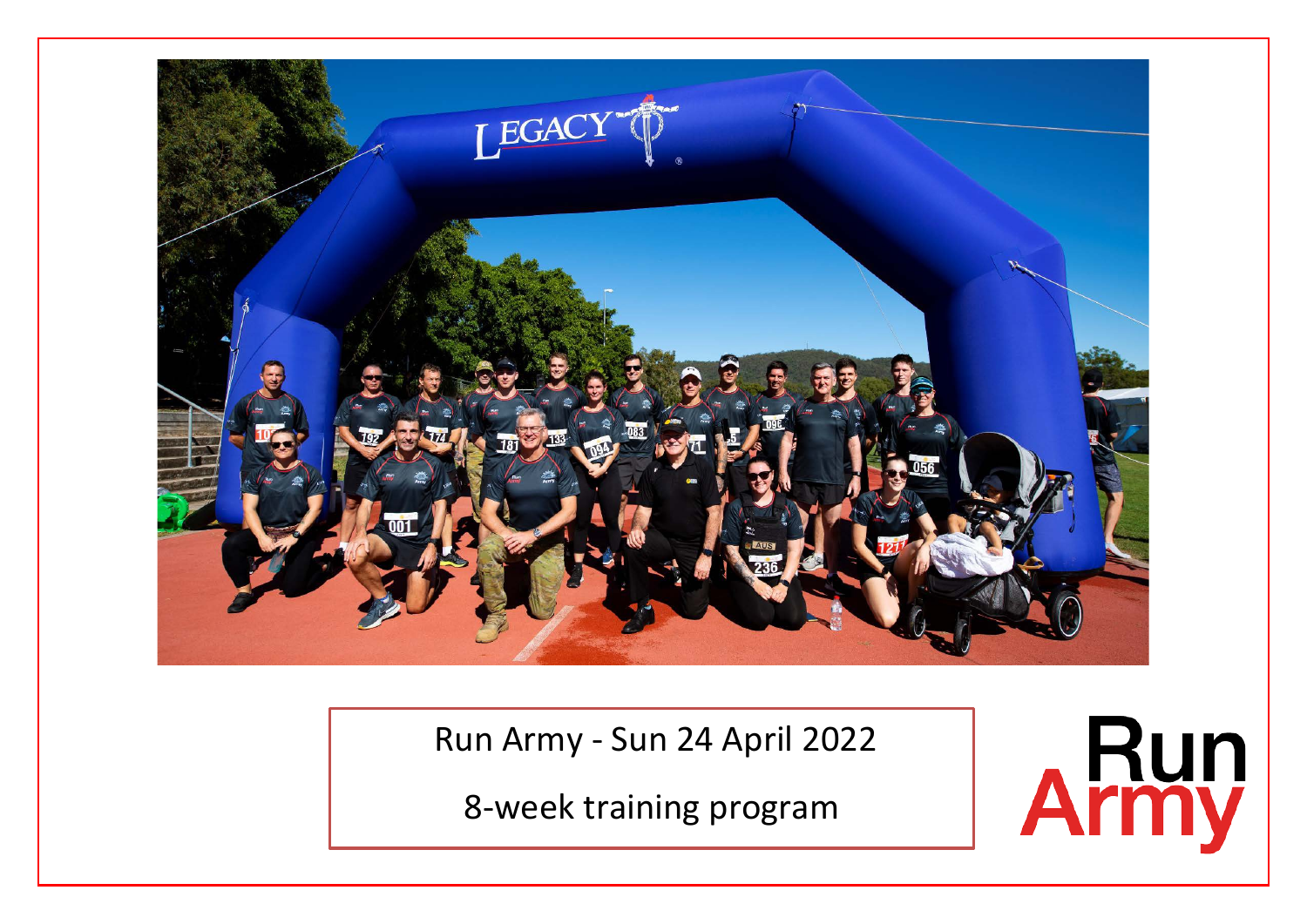Congratulations on deciding to participate in the 2022 Run Army event to be held on Sunday 24 April.

# **Background**

*Run Army* is in its second year, having held its inaugural event in 2021. *Run Army* was born out of an internal running program within the Army, *Running Change*, an 8-week program that utilises running as a tool to enrich lives and recover from injury or illness. A significant focus on the *Running Change* program is education and understanding that consistent application can achieve excellent results.

This training program is designed to provide you the guidance to train smartly and safely for either the 5 or 10km event at the 2022 *Run Army* event. The program has been designed by Simon O'Regan, the Run Army Technical Advisor, a Level 2 Athletics Coach and a lifetime runner.

## **Program overview**

The programs are aimed at completing the 5km or 10km events with some additional guidance included for those who may want to target a faster time for the 10km event.

**5km** – the 5km program is aimed at someone new to running or returning after a long absence. You should be in generally good health and able to walk at a brisk pace for 45-60mins and able to run pain-free for 10-15 mins with walk breaks if required.

**10km** – the beginner 10km program is aimed at someone who has been exercising regularly and able to run for approx. 20-25 mins at an easy pace. There will be two 10km options, one aimed at finishing and the other at running faster than you currently run. The advanced program is aimed at someone who has completed 5km and possibly 10km events previously and running 2-3 times a week for at least 30mins.

## **Key points to remember during your training:**

- You should be injury-free and generally in good health prior to starting the program. Anyone with pre-existing injuries/conditions or commencing exercise after a long absence should consult their GP before commencing this program.
- Running slow and taking walk breaks is acceptable and expected depending on what fitness level you start with.
- Be patient and don't be too hard on yourself. You should see the program as an opportunity to enjoy your running.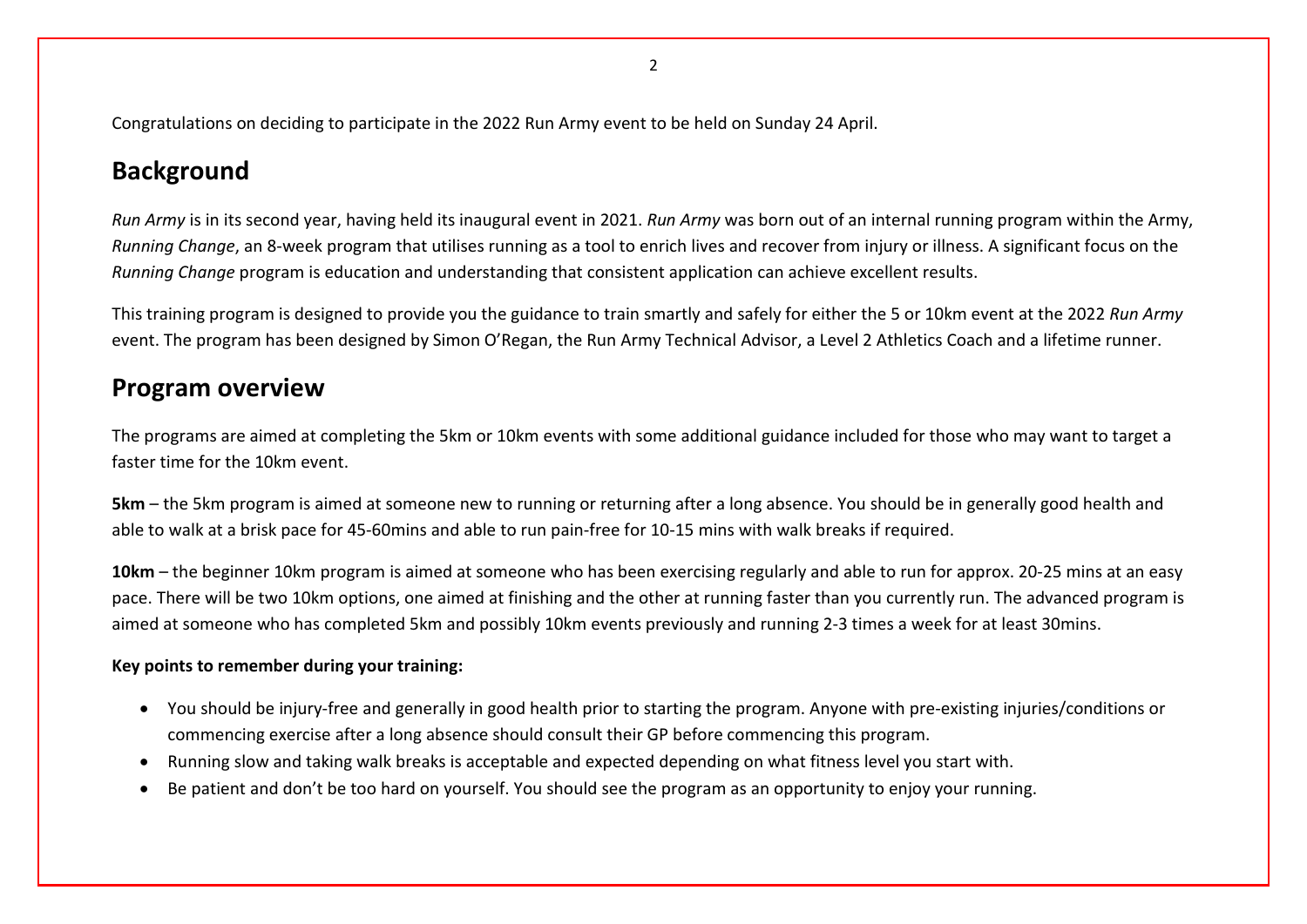- More running is not always better. Engage with a qualified coach or trainer to guide you if you think you should be doing more.
- Listen to your body if you are new to running or it has been some time since regular running, expect some soreness and general fatigue whilst your body adapts. However, sharp and consistent pain is not normal and should be reviewed by a health professional.
- Start the program with good footwear. Engage with a reputable shoe store if your runners are more than 9-12 months old or if you have not run in some time.
- Know that every day you lace up your shoes, you commit to being better. Enjoy the journey and the rewards from training for and meeting your goals.
- The programs will have a mix of both time and distance. This is intentional on days where time is prescribed, the distance covered is irrelevant and it is about being on your feet for the time prescribed.
- Run slow to get fast. It often does not make sense if you read this for the first time; however, most people stop running because they always run hard. Most elite runners spend around 80% of their training running 'slow', and a focus on your journey should be consistency over intensity in the first instance.
- There are several methods to measure the general intensity of your runs (how fast you run) use the method most appropriate for your situation:
	- o **Talk test.** Run at a pace where you can still talk with someone. This is applicable to all easy and long runs.
	- o **Rate of Perceived Exertion (RPE).** <https://marathonhandbook.com/rate-of-perceived-exertion/> A scale from 1 to 10 where 1 is walking, and 10 is all-out effort. Easy and long runs are completed around RPE 3 – 4 whilst intervals/tempo and fartlek workouts range from 5 to 9.
	- o **Heart rate**. The *Running Change* program, which is a pillar of *Run Army,* utilises the Maffetone system: <https://philmaffetone.com/180-formula/> In its basic form, your easy and long runs are done at a heart rate of no higher than 180 – age. For example, for a 40-year-old this would equal 140 beats per minute (BPM) as the upper limit for your runs with the lower limited being 10 beats below, thus 130 – 140 BPM. This is more accurate if you own a heart rate chest strap as wrist monitors experience some variability. In the absence of a heart rate monitor, the talk test and RPE are effective methods for this program.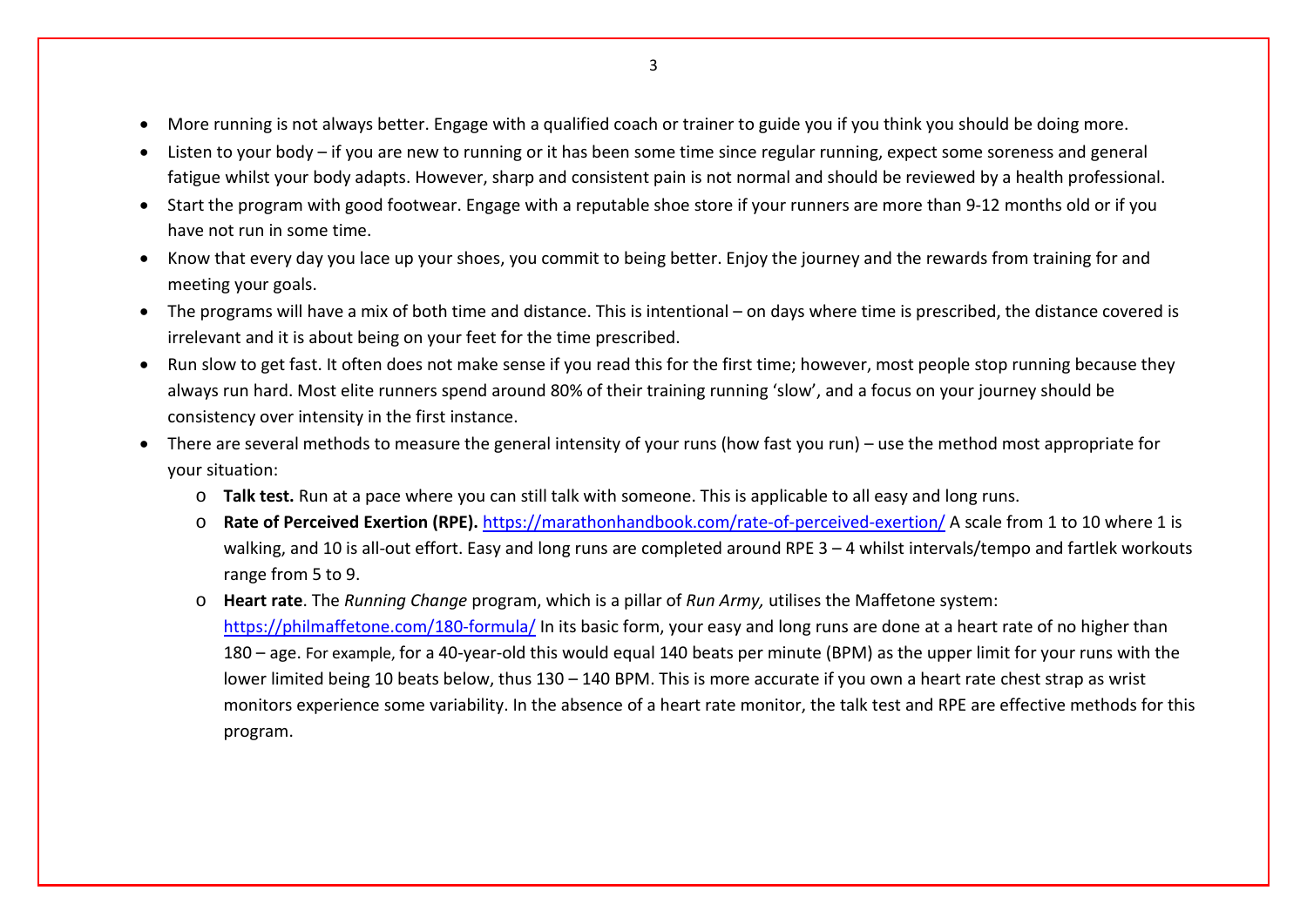**Easy runs:** These runs are completed at a relaxed pace where the focus is on completing the distance/time without concern for the pace. As a guide these would be approximately 60-90 sec slower than you could hold for 5km. (RPE 3-4). If you own a heart rate monitor, then these runs would be at a heart rate no higher than 180-age. If the time or distance set is further than you can currently do, take 1-2min walk breaks every 5 – 10mins to make the time or distance prescribed.

**Long runs:** Not dissimilar to the easy run with the focus on building into a steady relaxed pace over the set distance/time. The distance makes you tired rather than the speed at which you run. The focus is on getting the job done. Stay relaxed and if possible, do these runs on softer surfaces.

Fartlek: periods of faster running interspersed with walking or jogging to recover. These should not be sprints but will be at a prescribed pace or feel to make running at a set pace on the day of the event feel comfortable. This training can be unstructured, for example, run hard for 2-3 light poles followed by 1 easy. For this program, they will be time-based repetitions of a shorter duration.

**Interval training:** Periods of faster running with set rest periods. Slightly harder and sustained running for set periods at around 6 - 9 out of 10 effort. The pace will vary and be outlined with the weekly program. In some programs, these intervals will be distance-based, such as 5 x 1km. This program will use times as a guide with additional guidance on the effort/intensity.

**Rest days:** Depending on your fitness background, these may be opportunities to cross train (no impact cardio), go for a walk or strength train in the gym (if it is a part of your normal routine). It can also be a day of rest.

**Warm up:** For easy and long runs, start each session with 2-3mins walk, followed by 3-5mins easy jogging to allow the body to warm up. For tempo and fartlek sessions, follow the same routine, then conduct 4-5mins of range of motion drills (leg swings, high knee skips etc) and finish the warm-up with 3-4 x 50m strides building up to, or just faster than the pace for the session.

**Cool down:** spend 2-3 mins easy jogging or walking and then conduct 3-5mins of static stretching for the legs and lower back.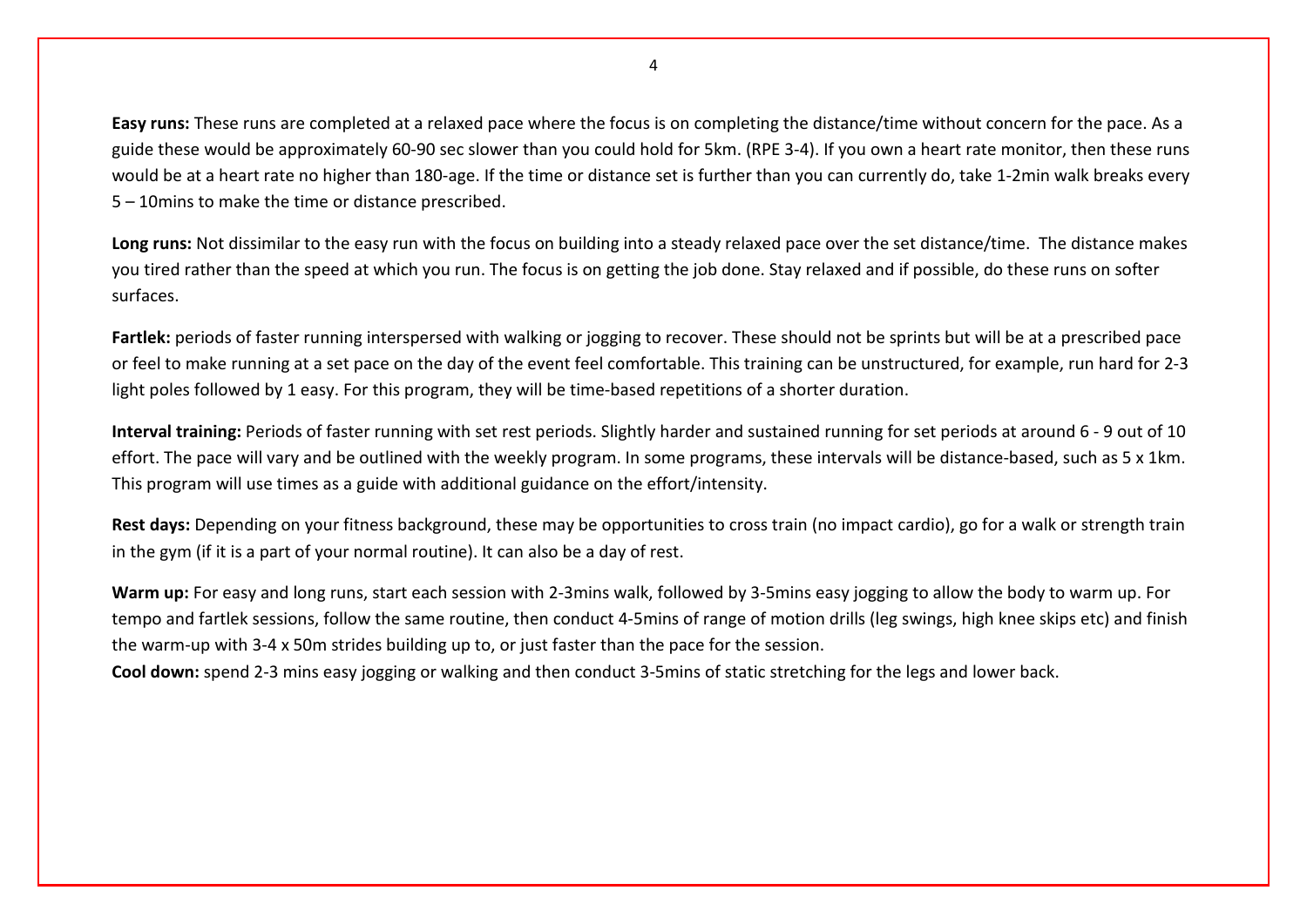## **Week 1 (28 Feb – 06 Mar):**

**Theme: Set yourself a goal and hold yourself accountable.** Whether finishing your first 5km or running a faster 10km, writing your goal down can contribute to your success. For example: Goal is to complete the 5km and I will run three times per week for 20-30mins to achieve this.

| Week 1        | Mon             | <b>Tues</b> | Wed                | <b>Thurs</b>    | Fri             | Sat             | Sun                       |
|---------------|-----------------|-------------|--------------------|-----------------|-----------------|-----------------|---------------------------|
| 5km           | 20mins easy run | Rest        | Rest / Cross train | 15mins easy run | Rest            | 20mins easy run | Long walk up to<br>45mins |
| 10km beginner | 20mins easy run | Crosstrain  | 25mins easy run    | Rest            | Crosstrain      | 20mins easy run | Long run 5-6km            |
| 10km advanced | 30mins easy run | Crosstrain  | 40mins easy run    | 20mins easy run | 30mins easy run | Rest            | Long run 8-9km            |

## **Week 2 (7 – 13 Mar):**

**Theme: Consistency is key**. Longer-term success with running and any sport comes from consistent application. Well done on getting through week one. Don't beat yourself up if you missed a session. Life, like running is about continuing to move forward.

| Week 2        | Mon             | <b>Tues</b> | Wed             | <b>Thurs</b>    | Fri             | Sat             | <b>Sun</b>                |
|---------------|-----------------|-------------|-----------------|-----------------|-----------------|-----------------|---------------------------|
| 5km           | 20mins easy run | Rest        | 20mins easy run | Rest/Crosstrain | Rest            | 20mins easy run | Long walk up to<br>45mins |
| 10km beginner | 20mins easy run | Crosstrain  | 30mins easy run | Rest            | Crosstrain      | 20mins easy run | Long run 6-7km            |
| 10km advanced | 30mins easy run | Crosstrain  | 40mins easy run | Rest            | 30mins easy run | 5km Parkrun     | Long run 10-11km          |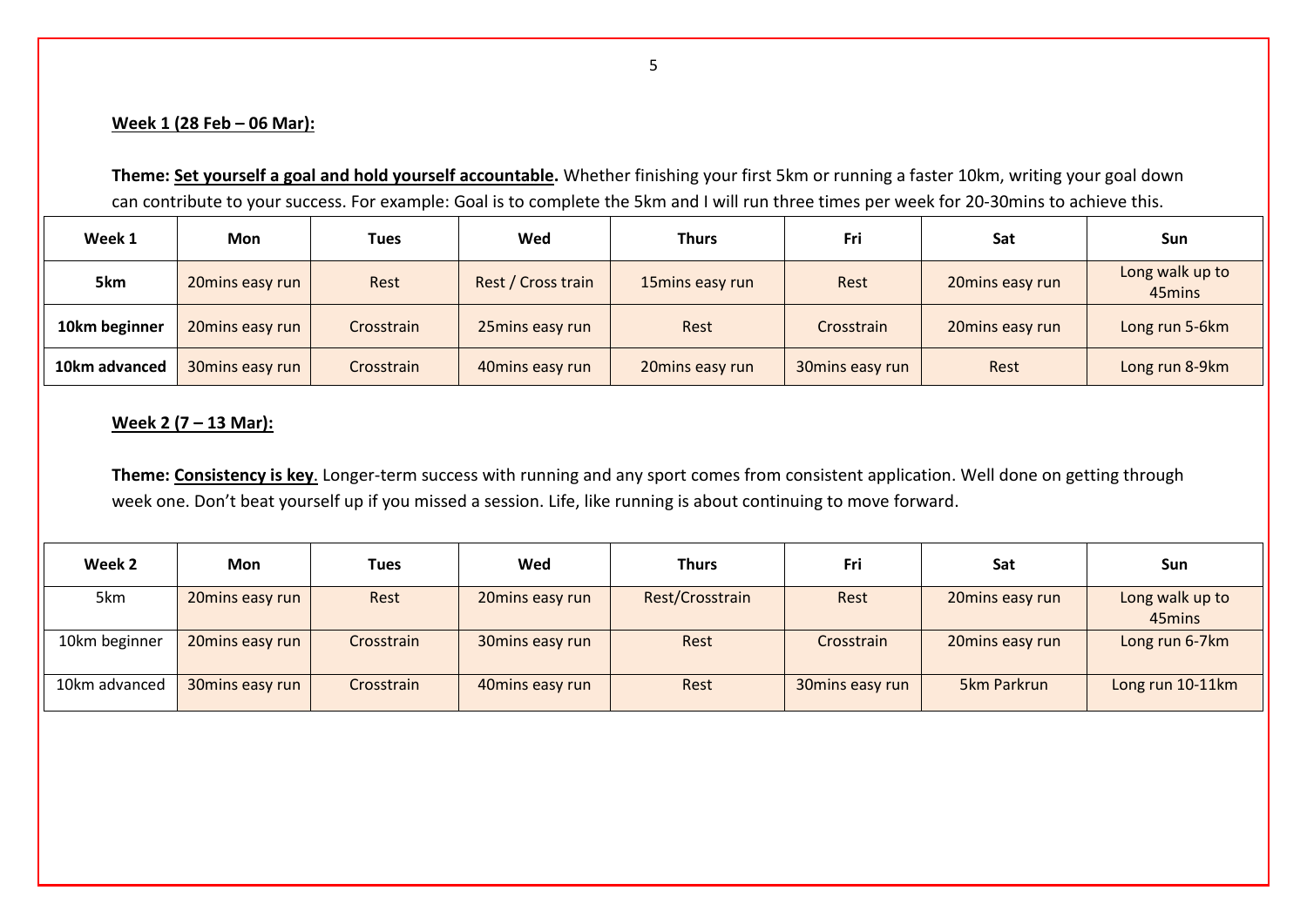#### **Week 3 (14 – 20 Mar):**

**Theme: Ego check – aim for positive habits**. Review your first two weeks. How fast are you running? – if tired, don't be afraid to slow the pace down. Don't try and beat your pace and distance every day, fitness comes from incremental increases. Do the little things right, take the first 5mins of each run easily to warm up and stretch when you finish.

| Week 3        | Mon             | <b>Tues</b>      | Wed                | <b>Thurs</b>    | Fri             | Sat     | <b>Sun</b>      |
|---------------|-----------------|------------------|--------------------|-----------------|-----------------|---------|-----------------|
|               |                 |                  |                    |                 |                 |         |                 |
| 5km           | 20mins easy run | Rest             | 20mins easy run or | Rest/Crosstrain | 20mins easy     | Rest    | 25mins long run |
|               |                 |                  | 50min walk         |                 |                 |         |                 |
| 10km beginner | 20mins easy run | Crosstrain       | 35mins easy run    | Rest            | 20mins easy     | Rest    | Long run 7km    |
|               |                 |                  |                    |                 |                 |         |                 |
| 10km advanced | Rest            | <b>Intervals</b> | 45mins easy run    | Rest            | 30mins easy run | Fartlek | Long run 12km   |
|               |                 |                  |                    |                 |                 |         |                 |

**Intervals:** Following warm up. Run 4 x 5mins at 3-5 sec per km faster than goal 10km pace with 2mins easy jog or walk between reps. Example: if you goal is 50mins (5mins per km) then 5 min efforts are around 4.55 – 5min/km pace. (RPE 5-6)

**Fartlek:** Warm up and then 10 x 1min on / 1min jog or walk. Do 1min reps at around 5km pace or slightly faster. Aim to be smooth and fast. (RPE 6-7)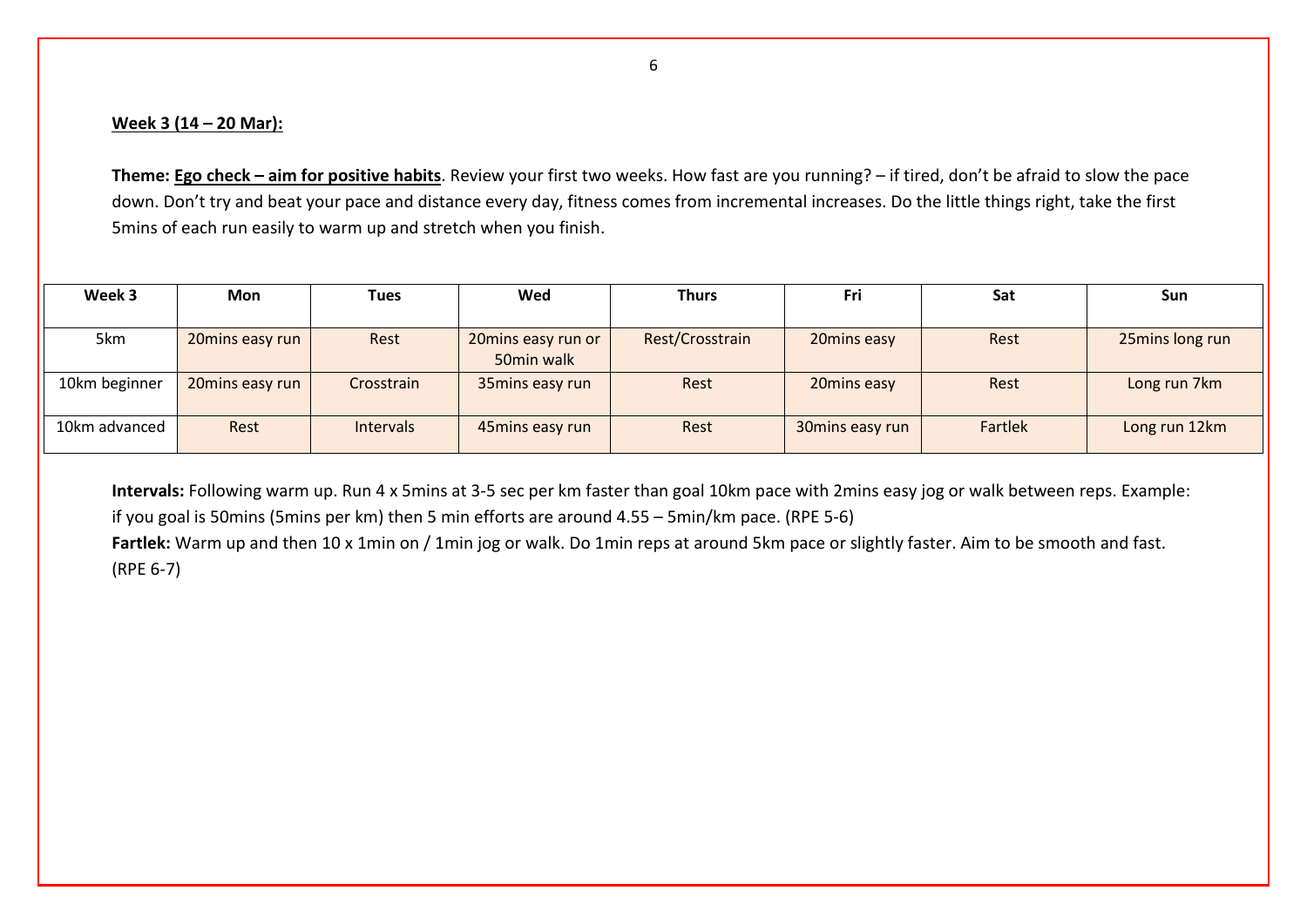#### **Week 4 (21 – 27 Mar):**

**Theme: Find your why?** Congratulations on making it to the half-way mark of the program. By now your body should be starting to adapt and feel fitter. What have you learnt about yourself these first four weeks? Reflect on those lessons and the positives of regular exercise. How fast you run or how much your exercise should not define you but aim for it to be a part of your life. The dedication required to exercise consistently transfer into everyday life and work habits.

| Week 4        | Mon              | <b>Tues</b>      | Wed             | <b>Thurs</b>    | Fri             | Sat               | Sun             |
|---------------|------------------|------------------|-----------------|-----------------|-----------------|-------------------|-----------------|
|               |                  |                  |                 |                 |                 |                   |                 |
| 5km           | 20mins easy run  | Rest             | 20mins easy run | Rest/Crosstrain | 40-50 mins walk | Rest              | 30mins long run |
|               |                  |                  |                 |                 |                 |                   |                 |
| 10km beginner | 20mins easy run  | Crosstrain       | 40mins easy run | Rest            | Rest            | 5km time trial or | 20mins easy run |
|               |                  |                  |                 |                 |                 | Parkrun           |                 |
| 10km advanced | Rest or easy 15- | <b>Intervals</b> | 40mins easy run | Rest            | 30mins easy run | Fartlek           | Long run 10km   |
|               | 20mins run       |                  |                 |                 |                 |                   |                 |

**5km time trial**. Warm up and then run 5km at a hard but sustained pace. As a guide start at RPE 5-6 and by around 3-4km this will feel like RPE 8-9. Your finishing time will provide an idea of what you may be able to run for 10km.

A basic formula is to multiply your 5km time x 2 and add 70-90 sec. Example: 25min 5km x 2 = 50 mins. Add 90 sec = 51.30. This is your

predicted 10km. This may drift from 90sec out to 2-3 mins depending on your running history.

**Intervals:** Warm up. Run 2 x 10mins at goal 10km pace with 2mins easy jog between reps. (RPE 5-6)

**Fartlek:** Warm up. 8 x 2mins at around 5km pace with 60-90 sec jog between reps. Aim to be smooth and fast. (RPE 6-7)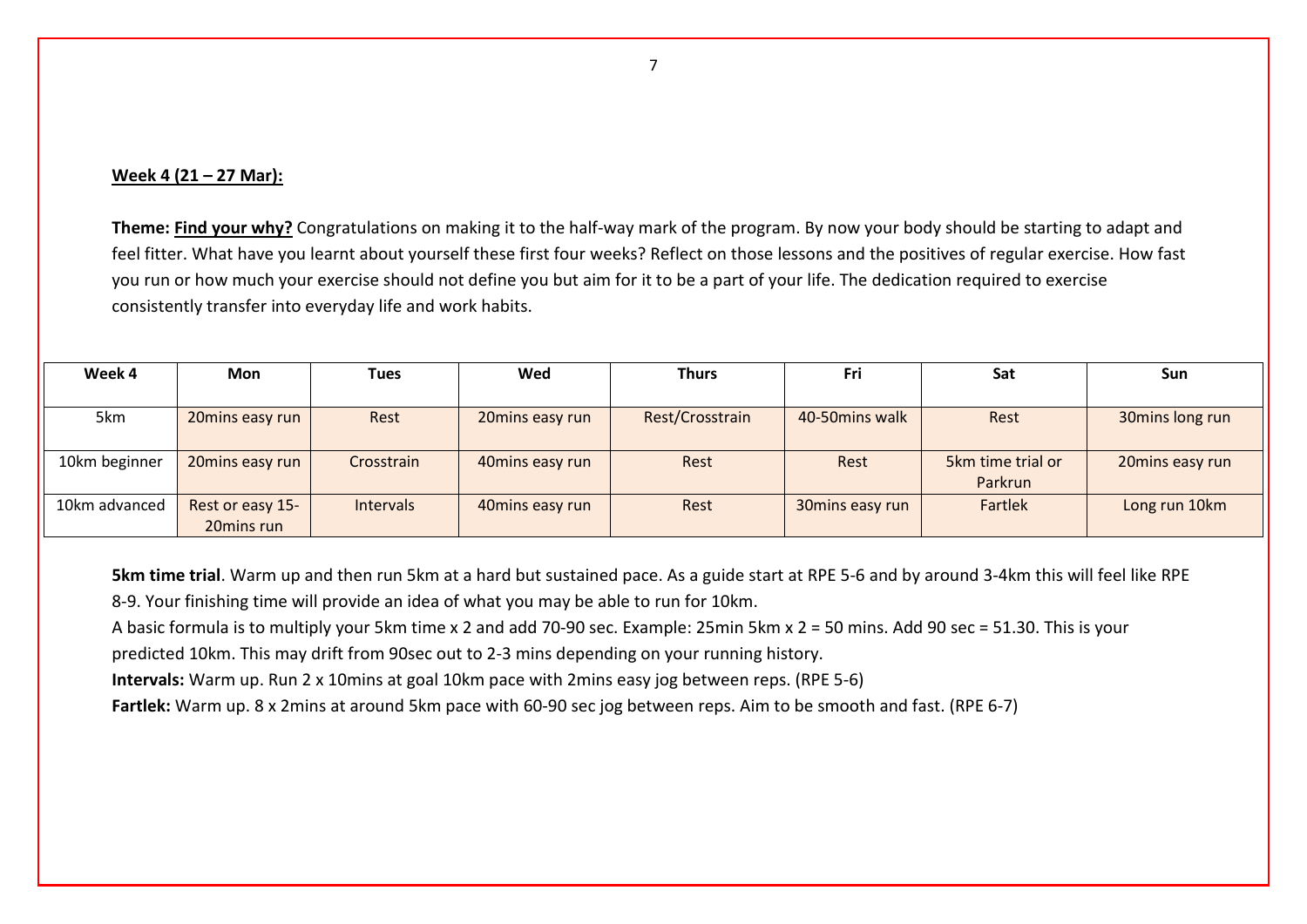### **Week 5 (28 Mar – 03 Apr):**

**Theme: Sleep and nutrition check**. Now you are in a regular exercise routine, check in on other habits that make up healthy living. For example, are you getting enough sleep and eating regular healthy meals? There is no magic bullet to a healthy lifestyle, just good consistent choices.

| Week 5        | <b>Mon</b>       | Tues             | Wed              | <b>Thurs</b>    | Fri              | Sat          | Sun             |
|---------------|------------------|------------------|------------------|-----------------|------------------|--------------|-----------------|
|               |                  |                  |                  |                 |                  |              |                 |
| 5km           | 20mins easy run  | Rest             | 20mins easy run  | Rest/Crosstrain | 40-50 mins walk  | Rest         | 30mins long run |
|               |                  |                  |                  |                 |                  |              |                 |
| 10km beginner | 20mins easy run  | Crosstrain       | <b>Intervals</b> | Rest            | 30 mins easy run | 40 mins walk | Long run 7km    |
|               |                  |                  |                  |                 |                  |              |                 |
| 10km advanced | Rest or easy 15- | <b>Intervals</b> | 40mins easy run  | Rest            | 30 mins easy run | 5km Parkrun  | Long run 13km   |
|               | 20min run        |                  |                  |                 |                  |              |                 |

**Intervals:** 10km beginner: Run 3-4 x 5mins mins at goal 10km pace with 2mins walk between reps. (RPE 6-7) 10km advanced: 15mins at goal 10km pace, rest 3 mins. 4 x 80m strides at 5km pace with 1 min rest between reps. (RPE 6-7)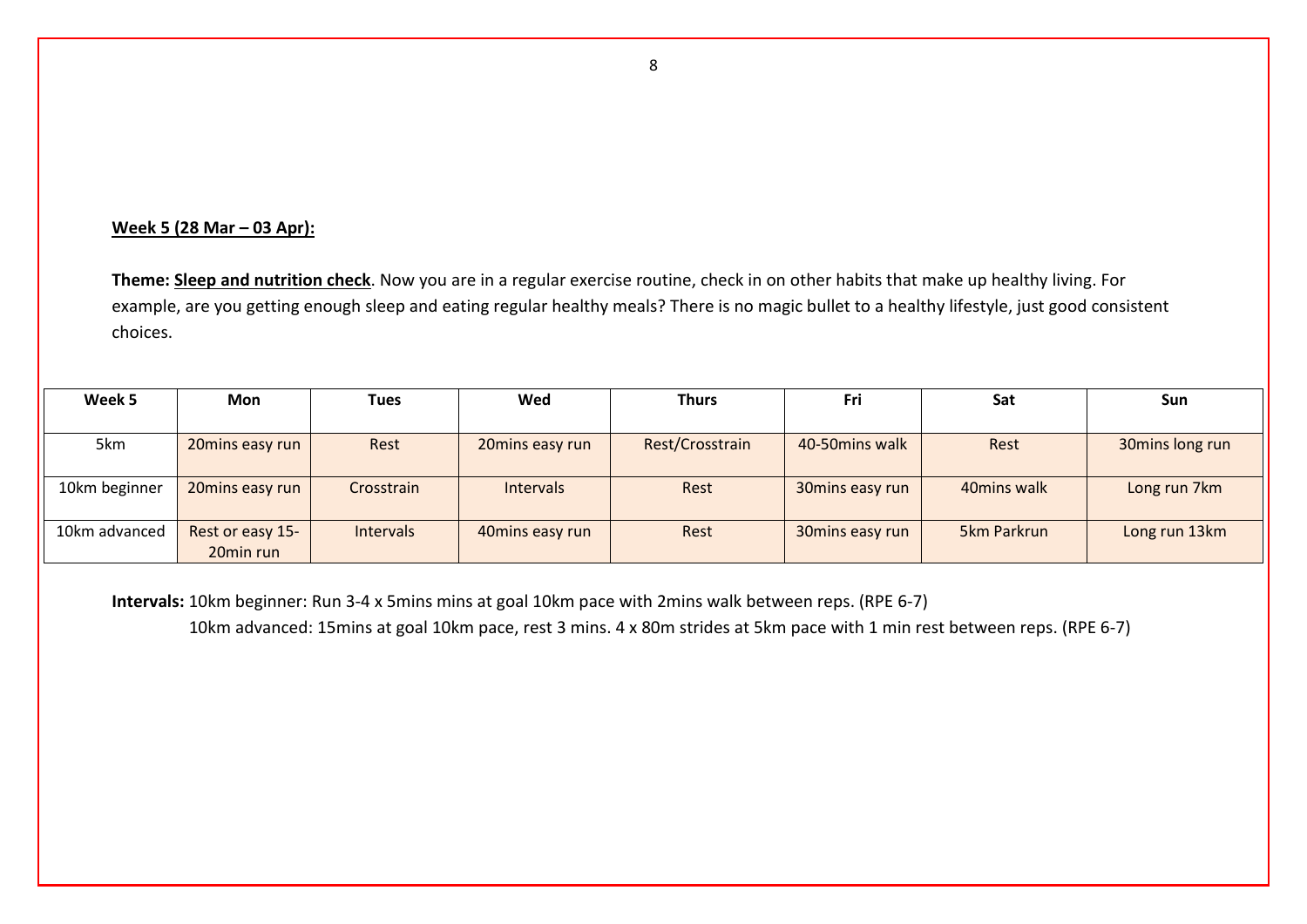#### **Week 6 (04 – 10 Apr):**

**Theme: Mindfulness and gratitude.** Take time each week to take a break from your busy lifestyles and focus on you. Read, meditate, try some deep breathing exercises, or simply find a quiet place to reflect of what is good about your life and what your are grateful for.

| Week 6        | Mon              | Tues             | Wed               | <b>Thurs</b>    | Fri             | Sat          | Sun             |
|---------------|------------------|------------------|-------------------|-----------------|-----------------|--------------|-----------------|
|               |                  |                  |                   |                 |                 |              |                 |
| 5km           | 25mins easy run  | Rest             | 30mins easy run   | Rest/Crosstrain | 40-50min walk   | Rest         | 35mins long run |
|               |                  |                  |                   |                 |                 |              |                 |
| 10km beginner | 25mins easy run  | Crosstrain       | 40mins easy run + | Rest            | 30mins easy     | 40 mins walk | Long run 9km    |
|               |                  |                  | 4 x 80m strides * |                 |                 |              |                 |
| 10km advanced | Rest or easy 15- | <b>Intervals</b> | 45mins easy run   | Rest            | 30mins easy run | Fartlek      | Long run 15km   |
|               | 20min run        |                  |                   |                 |                 |              |                 |

**Intervals** Run 3 x 10mins at 3-5 sec slower than goal 10km pace with 2mins easy jog between reps. Finish with 4 x 80m strides at 3km pace with 60 sec between reps. (RPE 6-7)

Fartlek: 12-15 x 1 min on / 1 min off. Aim for between 5 and 10km pace for the 1min on and easy jog for the off periods. Aim to be smooth and fast. (RPE 8)

**\*** 4 x 80 m strides at the end of the 40min easy run. The aim of strides is to run fast and smooth. These give you the 'spring' in your legs to run fast but without the stress of a more strenuous session.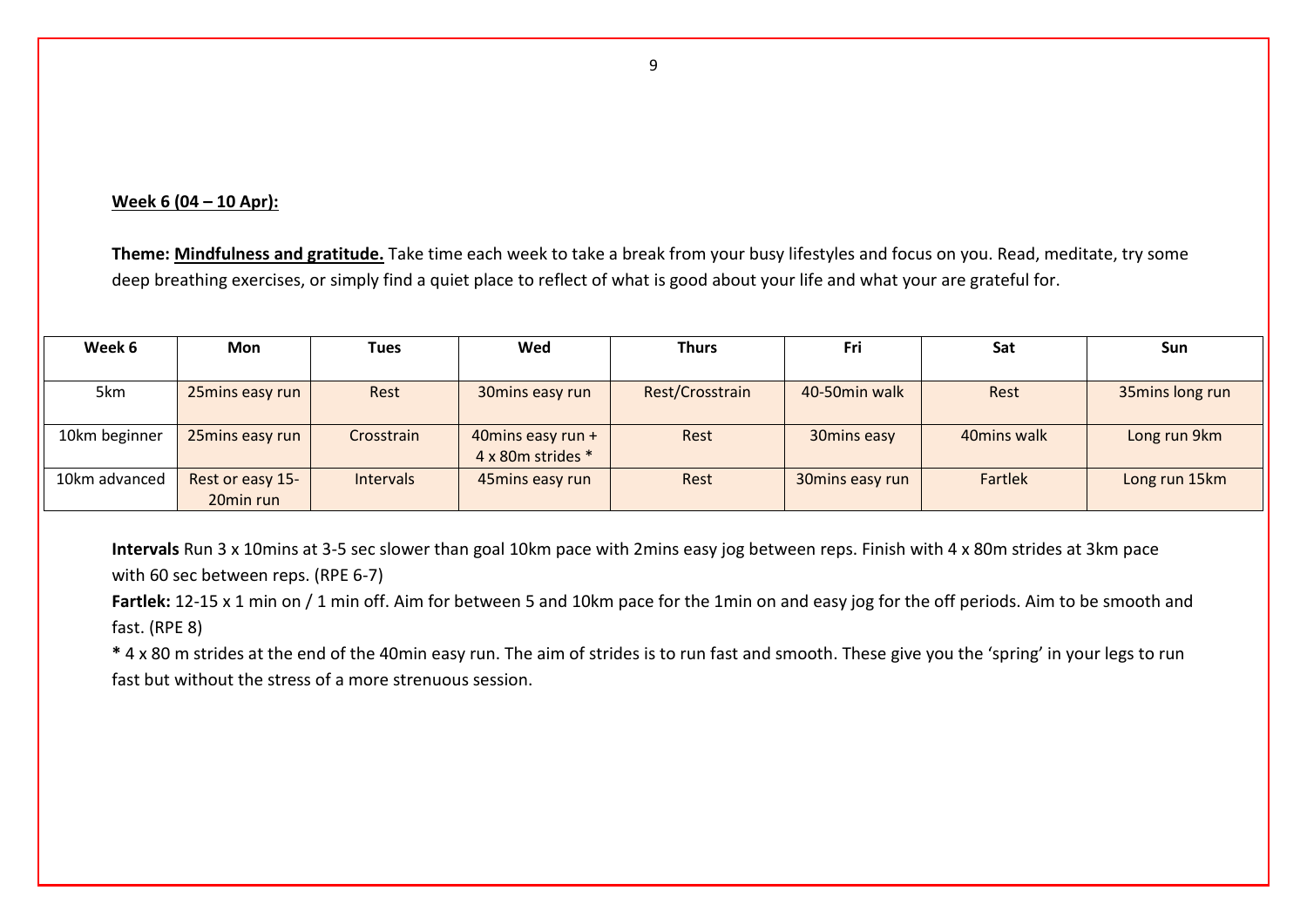#### **Week 7 (11 – 17 Apr):**

**Theme: SMART goals.** Take the time to again reflect on where you have come from and start to think about what next. Setting goals that are Specific, Measurable, Attainable (yet challenging), Realistic and Time-based can ensure you stay on track. This process works for all aspects of life.

| Week 7        | <b>Mon</b>       | <b>Tues</b>      | Wed             | <b>Thurs</b>    | Fri             | Sat          | Sun             |
|---------------|------------------|------------------|-----------------|-----------------|-----------------|--------------|-----------------|
|               |                  |                  |                 |                 |                 |              |                 |
| 5km           | 25mins easy run  | Rest             | 25mins easy run | Rest/Crosstrain | 40-50min walk   | Rest         | 30mins long run |
|               |                  |                  |                 |                 |                 |              |                 |
| 10km beginner | 25mins easy run  | Crosstrain       | Fartlek         | Rest            | 30mins easy     | 40 mins walk | Long run 8 km   |
|               |                  |                  |                 |                 |                 |              |                 |
| 10km advanced | Rest or easy 15- | <b>Intervals</b> | 45mins easy run | Rest            | 30mins easy run | Fartlek      | Long run 11km   |
|               | 20mins run       |                  |                 |                 |                 |              |                 |

**Intervals:** Run 5-6 x 3mins at goal 10km pace or slightly faster with 2-3mins easy jog between reps. (RPE 7-8) **Fartlek:** Mona fartlek (named after Steve Moneghetti). 2 x 90 sec, 4 x 60 sec, 4 x 30 sec, 4 x 15 sec all with 1:1 jog recovery between reps. For example. Run 90 sec, jog 90 sec x 2, then run 60 sec, jog 60 sec x 4. (RPE 8) Your aim should be to start the 90 sec efforts around 10km pace and get faster as the reps get shorter.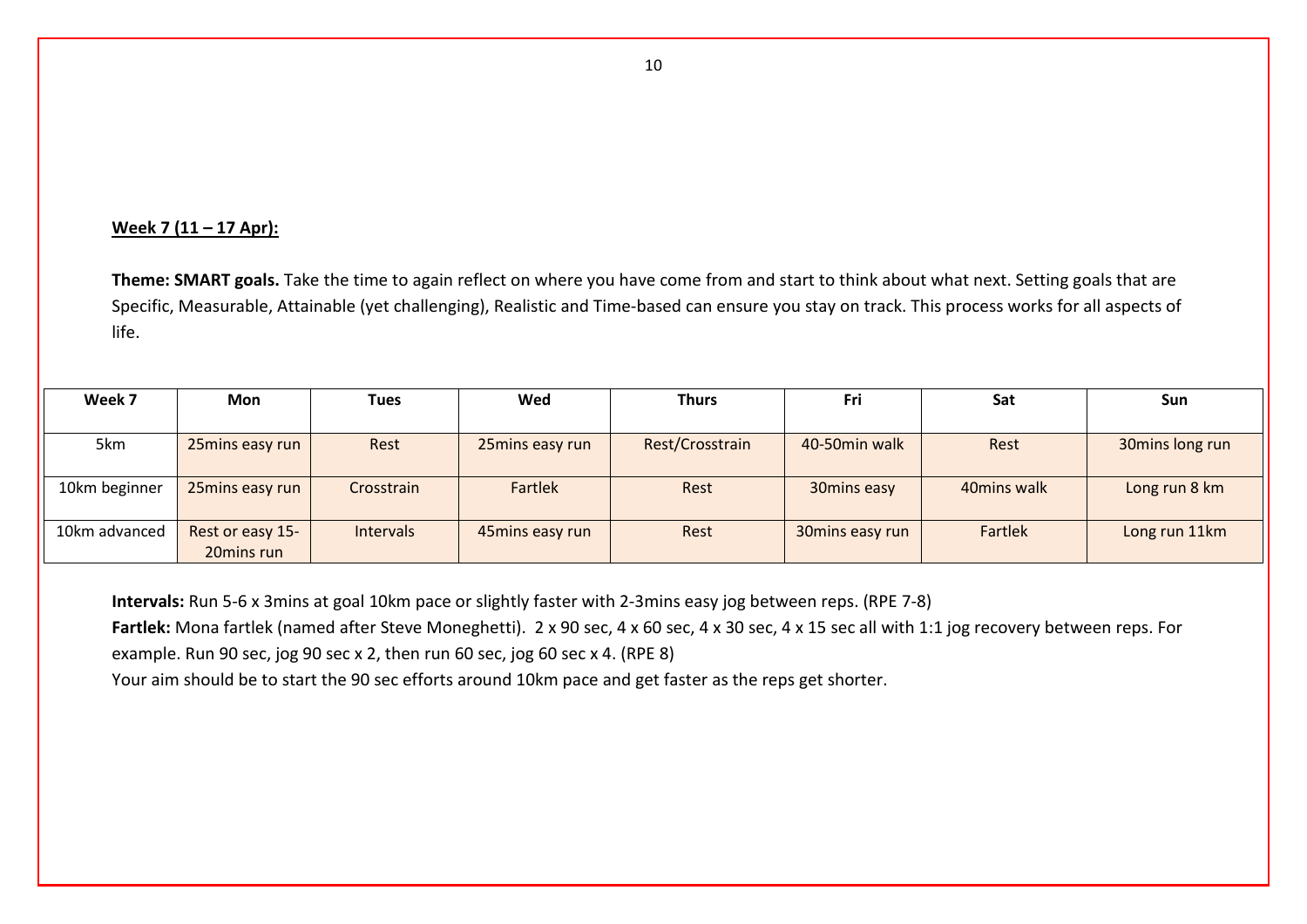#### **Week 8 (18 – 24 Apr):**

**Theme: Race/Event week –** self-appreciation week. Well done, you have made it to the start line. Even if your plan has been 'just to finish', have a plan – start conservatively, aim to get to half-way feeling comfortably fatigued and then build, aiming to finish strong. As you come over the finish line, enjoy the atmosphere and celebrate achieving a goal. If you are aiming for a time, don't go out too fast – build into the event and aim to finish strong.

| Week 7        | Mon              | Tues            | Wed             | <b>Thurs</b>    | Fri             | Sat              | Sun           |
|---------------|------------------|-----------------|-----------------|-----------------|-----------------|------------------|---------------|
|               |                  |                 |                 |                 |                 |                  |               |
| 5km           | Rest             | 20mins easy run | Rest/Crosstrain | 20mins easy run | Rest/Crosstrain | Rest             | 5km Run Army  |
|               |                  |                 |                 |                 |                 |                  |               |
| 10km beginner | Rest             | Fartlek         | 25-30 mins easy | Rest            | 20mins easy run | Rest             | 10km Run Army |
|               |                  |                 | run.            |                 |                 |                  |               |
| 10km advanced | Rest or easy 15- | Fartlek         | 35mins easy run | Rest            | 30mins easy run | Rest or easy 10- | 10Km Run Army |
|               | 20mins run       |                 |                 |                 | $+4x100m$       | 15mins run       |               |
|               |                  |                 |                 |                 | strides         |                  |               |

**Fartlek:** 8-10 x 1min at goal race pace with 2 mins easy jog or walk between reps. Smooth and controlled. You should finish this session feeling like you could do several more reps and be close to fully recovered between each rep. (RPE 7-8) Volume and intensity are reduced this week.